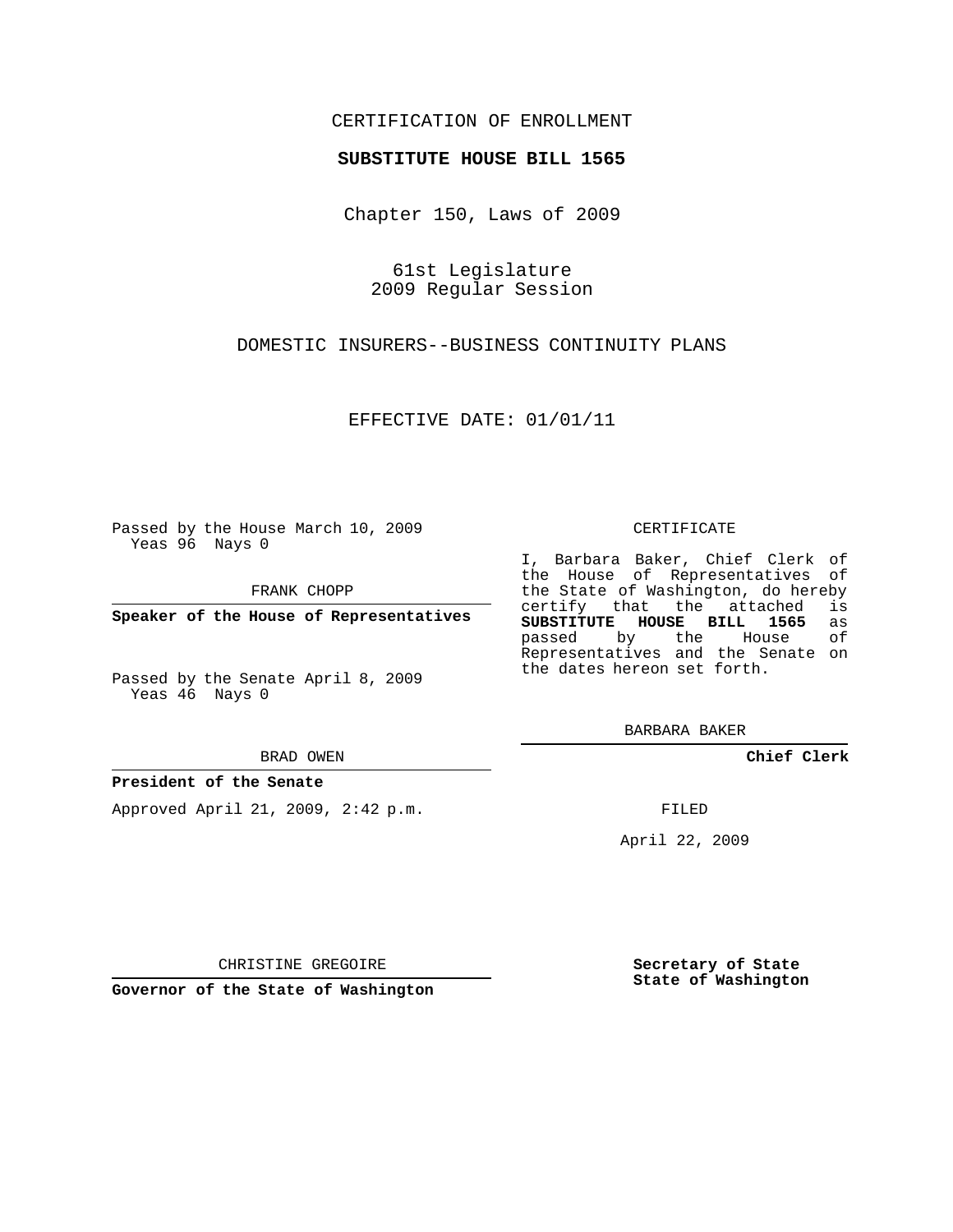# **SUBSTITUTE HOUSE BILL 1565** \_\_\_\_\_\_\_\_\_\_\_\_\_\_\_\_\_\_\_\_\_\_\_\_\_\_\_\_\_\_\_\_\_\_\_\_\_\_\_\_\_\_\_\_\_

\_\_\_\_\_\_\_\_\_\_\_\_\_\_\_\_\_\_\_\_\_\_\_\_\_\_\_\_\_\_\_\_\_\_\_\_\_\_\_\_\_\_\_\_\_

Passed Legislature - 2009 Regular Session

## **State of Washington 61st Legislature 2009 Regular Session**

**By** House Financial Institutions & Insurance (originally sponsored by Representatives Kirby, Kelley, Williams, and Simpson; by request of Insurance Commissioner)

READ FIRST TIME 02/20/09.

1 AN ACT Relating to business continuity plans for domestic insurers; 2 amending RCW 48.07.160, 48.07.170, 48.07.180, 48.07.190, and 48.07.200; 3 adding new sections to chapter 48.07 RCW; and providing an effective 4 date.

5 BE IT ENACTED BY THE LEGISLATURE OF THE STATE OF WASHINGTON:

 6 **Sec. 1.** RCW 48.07.160 and 1963 c 195 s 25 are each amended to read 7 as follows:

 8 It is desirable for the general welfare and in particular for the 9 welfare of insurance beneficiaries, policyholders, claimants, 10 subscribers, and others that the business of domestic insurers be 11 continued notwithstanding the event of a local, state, or national 12 emergency. The purpose of this section ((and)), RCW 48.07.170 through 13 48.07.200, and section 6 of this act is to facilitate the continued 14 operation of domestic insurers in the event that a local, state, or 15 national emergency is ((<del>caused by an attack on the United States which</del> 16 is)) so disruptive of normal business and commerce ((in this state)) as 17 to make it impossible or impracticable for a domestic insurer to 18 conduct its business in accord with applicable provisions of law, its 19 bylaws, or its charter. When used in this section ((and)), RCW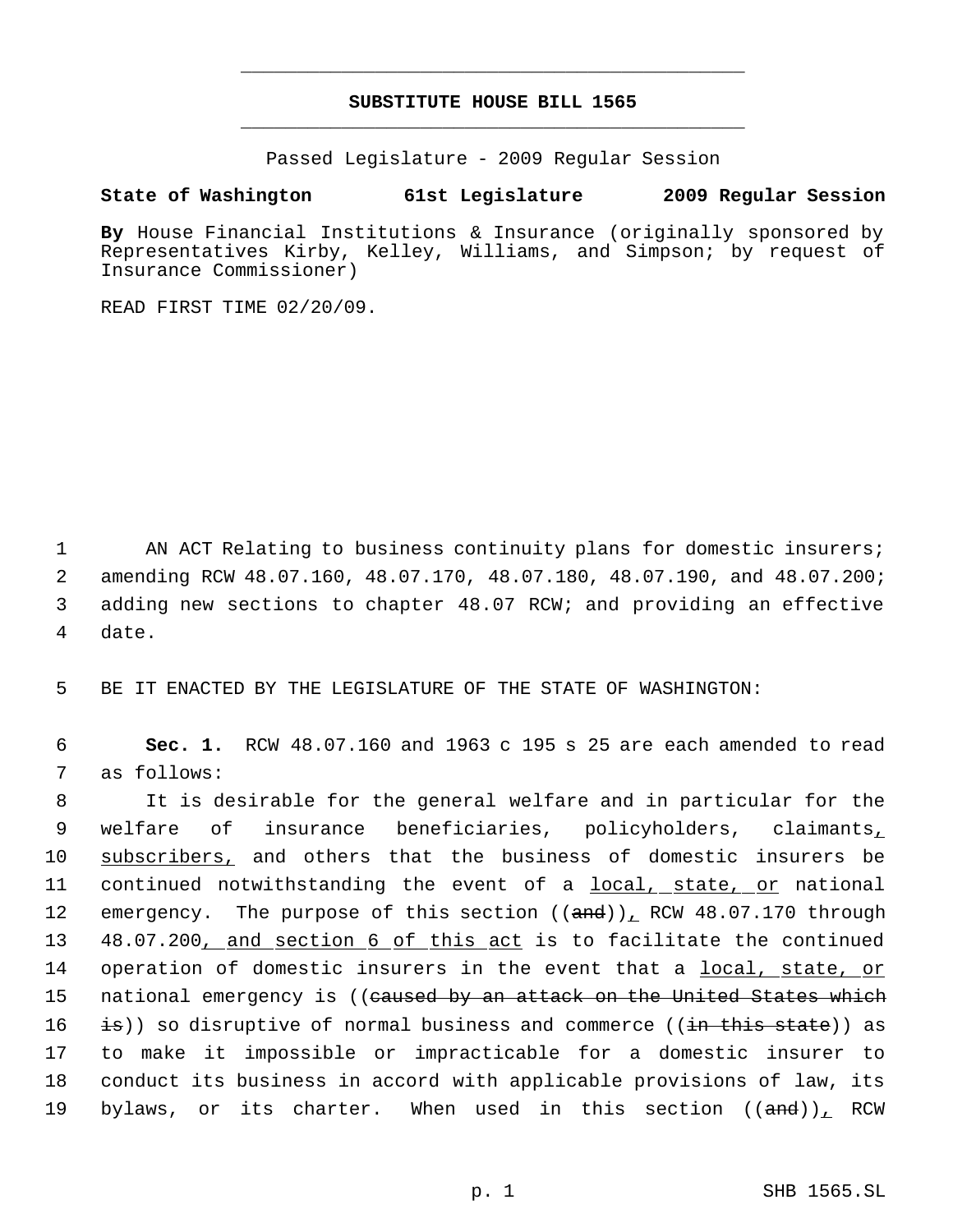1 48.07.170 through 48.07.200<sub>1</sub> and section 6 of this act the word 2 "insurer" ((includes a fraternal benefit society)) means the same as defined in RCW 48.01.053.

 **Sec. 2.** RCW 48.07.170 and 1963 c 195 s 26 are each amended to read as follows:

 The board of directors of any domestic insurer may at any time adopt emergency bylaws, subject to repeal or change by action of those having power to adopt regular bylaws for such insurer, which shall be 9 operative during such a local, state, or national emergency and which may, notwithstanding any different provisions of the regular bylaws, or of the applicable statutes, or of such insurer's charter, make any provision that may be reasonably necessary for the operation of such insurer during the period of such emergency.

 **Sec. 3.** RCW 48.07.180 and 1963 c 195 s 27 are each amended to read as follows:

 In the event that the board of directors of a domestic insurer has not adopted emergency bylaws, the following provisions shall become 18 effective upon the occurrence of such a local, state, or national 19 emergency as ((above)) described in this chapter:

 (1) Three directors shall constitute a quorum for the transaction of business at all meetings of the board.

 (2) Any vacancy in the board may be filled by a majority of the remaining directors, though less than a quorum, or by a sole remaining director.

 (3) If there are no surviving directors, but at least three vice presidents of such insurer survive, the three vice presidents with the longest term of service shall be the directors and shall possess all of the powers of the previous board of directors and such powers as are 29 granted ((herein)) in this chapter or by subsequently enacted legislation. By majority vote, such emergency board of directors may elect other directors. If there are not at least three surviving vice presidents, the commissioner or duly designated person exercising the powers of the commissioner shall appoint three persons as directors who shall include any surviving vice presidents and who shall possess all of the powers of the previous board of directors and such powers as are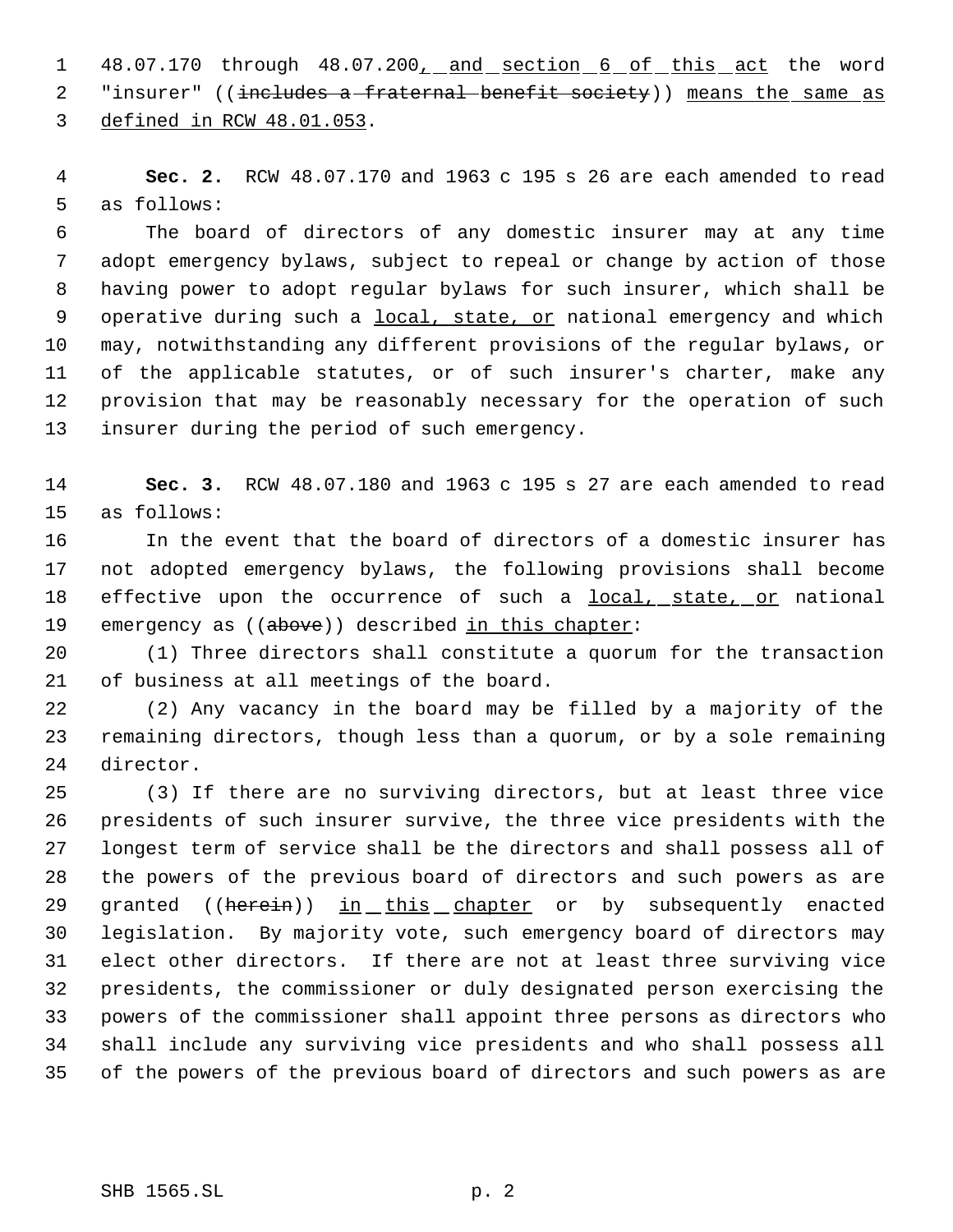1 granted ((herein)) in this chapter or by subsequently enacted legislation, and these persons by majority vote may elect other directors.

 **Sec. 4.** RCW 48.07.190 and 1963 c 195 s 28 are each amended to read as follows:

 At any time the board of directors of a domestic insurer may, by 7 resolution, provide that in the event of such a local, state, or national emergency and in the event of the death or incapacity of the president, the secretary, or the treasurer of such insurer, such officers, or any of them, shall be succeeded in the office by the person named or described in a succession list adopted by the board of directors. Such list may be on the basis of named persons or position titles, shall establish the order of priority and may prescribe the conditions under which the powers of the office shall be exercised.

 **Sec. 5.** RCW 48.07.200 and 1963 c 195 s 29 are each amended to read as follows:

 At any time the board of directors of a domestic insurer may, by 18 resolution, provide that in the event of such a local, state, or national emergency the principal office and place of business of such insurer shall be at such location as is named or described in the resolution. Such resolution may provide for alternate locations and establish an order of preference.

 NEW SECTION. **Sec. 6.** A new section is added to chapter 48.07 RCW to read as follows:

 Each domestic insurer must create and maintain a written business continuity plan identifying procedures relating to a local, state, or national emergency or significant business disruption.

 NEW SECTION. **Sec. 7.** A new section is added to chapter 48.07 RCW to read as follows:

 After considering relevant standards adopted by the national association of insurance commissioners, other states, and other regulatory authorities that regulate financial institutions, the commissioner shall adopt, by rule, standards for insurers and insurance